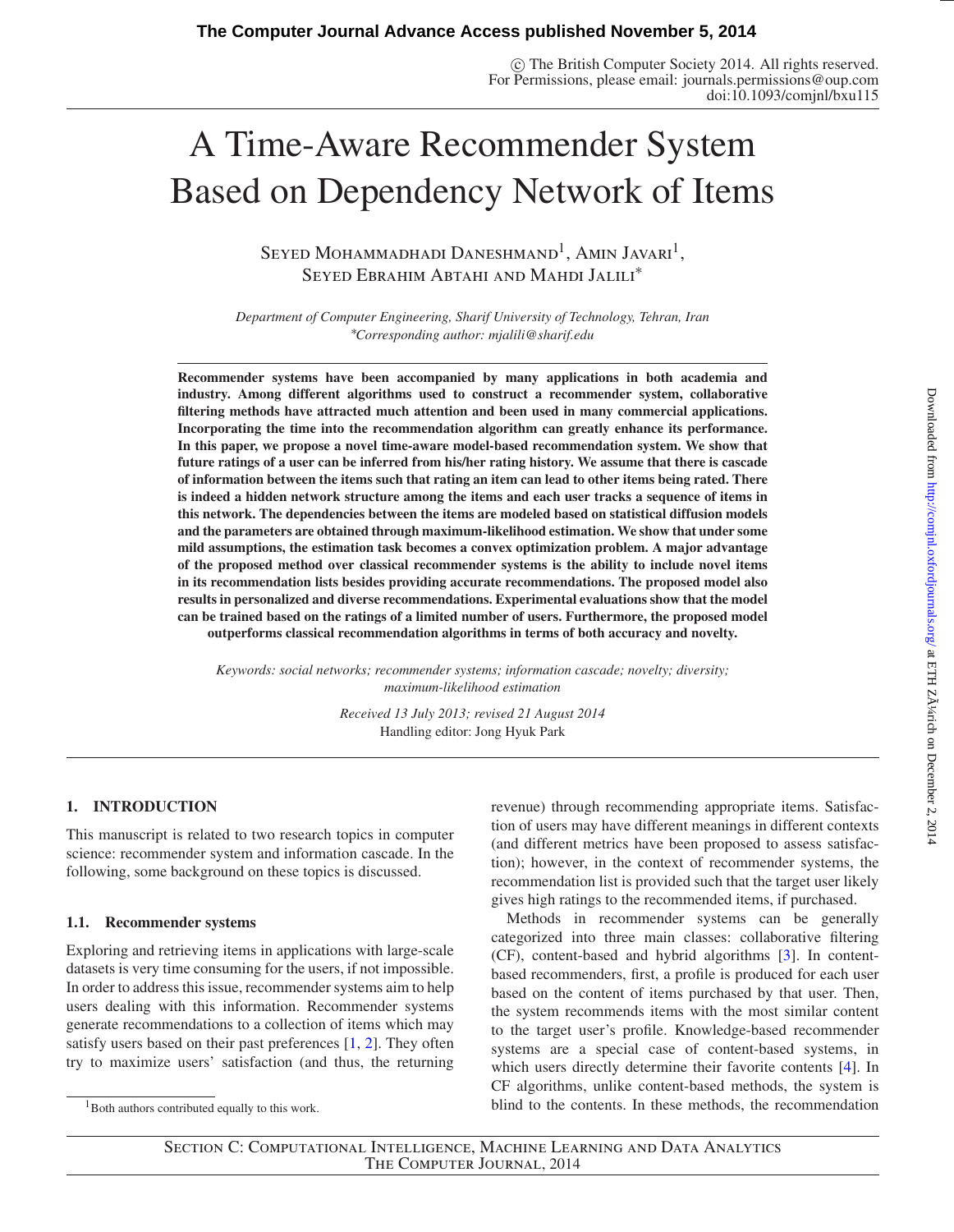lists are completed based on some similarity scores between items and/or users. The main idea behind CF methods is that users with similar tastes in the past times are likely to have similar tastes in the future. Hybrid methods integrate both content-based and CF methods, aiming to provide better recommendations [\[5](#page-10-4)[–7](#page-10-5)].

In content-based recommenders, the more labels provided for the users and items, the better the performance. For example, in a movie recommendation system, information about genre, director or story of a movie can be considered as labels for its content. However, having detailed labeling of the items is not practical in large-scale applications with many items, which restricts functionality of content-based methods. The data sources for CF methods can be easily gathered. CF methods can be generally considered in two main classes: memory-based and model-based [\[8\]](#page-10-6). Memory-based CF methods use the entire collection of users' previous ratings to provide the recommendation lists. Although they are simple to implement and have been used in many commercial systems, they have some drawbacks such as sparsity, cold start and scalability problems [\[1](#page-10-0)]. Model-based CF methods solve the sparsity problem and represent the datasets in a compressed format resulting in higher accuracy as compared with memorybased methods. Model-based algorithms use statistical and machine learning techniques to learn a model based on the collected ratings from users' previous interactions with items. Several model-based algorithms have been introduced in the literature including dependency networks [\[9](#page-10-7)], clustering techniques, Markov-based models [\[10\]](#page-10-8), latent semantic and matrix factorization methods [\[11](#page-10-9), [12](#page-10-10)].

It has been shown that considering context can increase performance of model-based methods [\[13](#page-10-11), [14](#page-10-12)]. Such information refers to the context (e.g. time, location or mood) in which users interact with items [\[15](#page-10-13)]. According to the Netflix prize competition, time dimension is one of the most important contextual information resources [\[16](#page-10-14)[–19\]](#page-11-0). It has been shown that popularity of items and pattern of users behavior are changed by temporal effects [\[18](#page-11-1)]. In general, four categories can be considered for temporal effects: user bias shifting, item bias shifting, time bias and user preference shifting. User preference shifting demonstrates changes in attitude of an individual user while item bias indicates changes in taste of groups of users. Average ratings of users may also change in different times, e.g. a user might be optimistic at certain times and give higher ratings than other times. User bias shifting tracks these changes. Item bias shifting argues about changes in popularity of items in different time steps. Considering these temporal effects in recommender systems may improve their performance, and time-aware models have been extensively studied in the literature [\[3](#page-10-2), [16,](#page-10-14) [17](#page-11-2), [20\]](#page-11-3). Koren *et al.* proposed a method based on matrix factorization in which vectors of latent factors are generated in each time step [\[21](#page-11-4)]. Xiong *et al.* proposed another time-aware recommender system based on a Bayesian probabilistic model [\[22](#page-11-5)]. In their model, the time has

been incorporated as a distinct feature vector associated with those of users and items. The methods based on Markov chain can also be categorized as time-aware techniques [\[10](#page-10-8)]. In this paper, we introduce a novel time-aware recommender system based on information cascade models.

#### **1.2. Information cascade in social networks**

Analysis of cascade (or diffusion) on structured relationships has many applications in various fields such as cascade of behavior in social relationships [\[23](#page-11-6)], viral marketing in economic networks [\[24](#page-11-7)] and analysis of virus propagation in computer networks  $[25]$  $[25]$ . The diffusion process starts by infecting some of the nodes that themselves may infect their neighbors. There are a number of models for modeling such processes. Independent cascade model [\[26\]](#page-11-9) is a well-known statistical diffusion model in which each infected node tries to infect its neighbors independently only once. In this work, we use a progressive independent cascade model [\[23\]](#page-11-6) in which the infected nodes cannot recover after being infected. Song *et al.* [\[27](#page-11-10)] proposed a recommendation method using diffusion of information among users. They assumed that if user *u* selects some items before user  $v$  in a period of time, then user  $u$  can be significantly influential in future selections of user  $v$ . Indeed, they considered the information flow from user *u* and its rating history was used to recommend items to user  $v$ .

#### **1.3. Recommendation based on information cascade**

In this paper, we propose a novel time-aware model-based recommender system. Our main assumption is that rating to item *i* can be effective in rating to item *j* that is dependent on transmission rate between items *i* and *j*. We propose a model of ratings diffusion as an extended version of an independent cascade model. For recommendation, we estimate the transmission rates using rating history of some users. Estimation of transmission rates is equivalent to inference of hidden structure of the network among items. We assume that there is a hidden structure among the items and each user creates a cascade a sequence of *Like* or *Dislike* ratings on this network. There are a number of methods in the literature for inference of network structure using cascade information, i.e. the infection times of the nodes [\[28](#page-11-11)[–30](#page-11-12)], which are properly used in this work.

In the proposed model, dependencies between the items are extracted based on users' ratings and the purchase (or rating) time. To this end, sequence of users' ratings is modeled as cascades among items and a statistical model is employed to extract dependencies between the items based on these cascades. Finally, the past ratings and the extracted dependency network among the items are used to provide the recommendation lists for target users. The main advantage of the proposed model over classical recommendation systems is that it results not only in highly accurate recommendations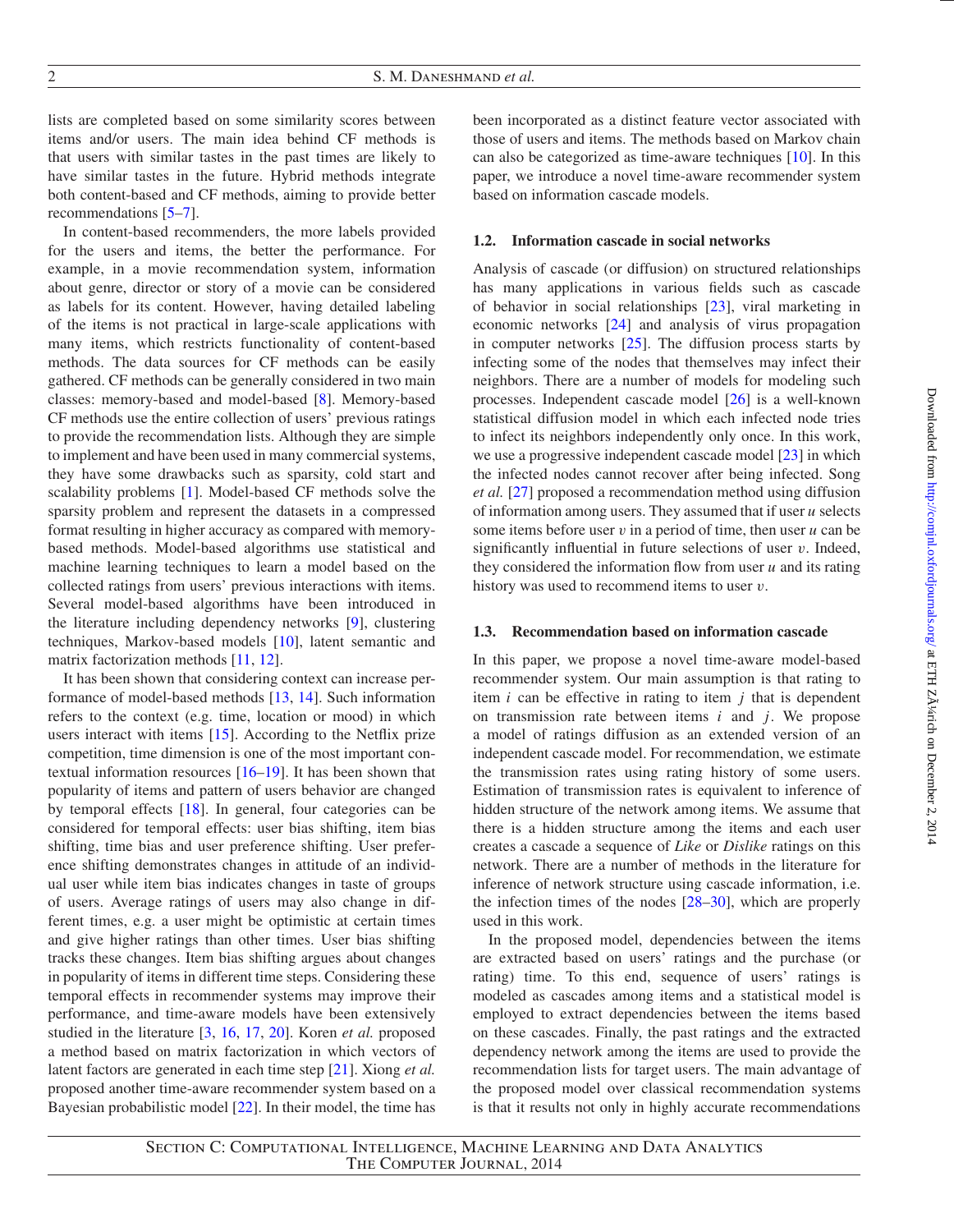but also novel recommendations. Indeed, the proposed model employs information on items' bias shifting to obtain both novel and accurate recommendations. Novelty and diversity of recommender systems are becoming important issues within the community of recommendation systems [\[31](#page-11-13)[–33](#page-11-14)]. In diffusion-based models, the links among the items are directed from items that were popular at past time steps to those that will be popular in the future, i.e. the diffusion flows toward future novel items.

The other advantage of the proposed model is that it can be learned from ratings of a sampled group of users and the whole dataset is not required to complete the learning task. Indeed, what one needs to learn in the model is to have enough ratings of each of the items to discover the latent structure between them. The effectiveness of the proposed method is assessed on Netflix and Movielens datasets. Our results show that it outperforms classical recommender systems in terms of both diversity and accuracy.

#### **2. PROBLEM FORMULATION**

Let us formulate the recommendation problem as follows. There are a set of items  $I = \{I_1, I_2, \ldots, I_n\}$  and a set of users  $U = \{u_1, u_2, \ldots, u_m\}$ , where each user gives ratings to some items at a specific time. The task for recommender system is to recommend a set of items for a target user providing the highest satisfaction for the user.

Users' ratings on items and the times the ratings have been given are represented by matrices  $M = [r_{u,i}]$  and  $E = [t_{u,i}]$ , where  $r_{u,i}$  indicates rating value of user *u* on item *i* and  $t_{u,i}$ represents the time of this rating. In some applications, users directly rate the items. For example, in Netflix and Movielens datasets, users determine their ratings as five star scores. This type of rating is denoted an explicit rating. The other type is implicit rating, which is defined as user-item co-occurrences. For instance, users' click on items can be considered as positive rate of the user about item. Both types can be mapped to a set of ratings with *like* and *dislike* values. In this paper, we consider only 'like' or 'dislike' states, i.e. the adjacency matrix has values as  $+$  when a user likes an item or  $-$  when dislikes it. Let us define rating history of user *u* as  $R_u = \{t_i | i \in I\}$  that means at time *ti* user *u* rates item *i*. If item *i* has not been rated by user *u*, we set  $t_i = \infty$ . To denote the type of infection (*like* or *dislike*), we use  $t_i^k$  where  $k \in \{-, +\}$ . When the type of the rating is not important, we denote it by  $t_i$ . Indeed, there is a single random variable for each item's infection time and *k* only presents the type of infection. Consider we have the current rating history of user  $u(R_u)$  and would like to recommend *N* items that satisfy the user. Let us suppose *T* denotes the near future. We should recommend items which are likely to be liked by the user. Consider  $P_u(t_i^+ < T | R_u)$  is the probability of item  $i$  to be liked by user  $u$  in the near future and  $P_u(t_i^- < T | R_u)$  is the probability of dislike. We should recommend items with higher values of the term  $P_u(t_i^+$  <

 $T | R_u$ ) −  $P_u(t_i^- < T | R_u)$ . We propose a method for computing these probabilities to recommend top-*N* items to each user.

#### **3. EVALUATION OF RECOMMENDATION LISTS**

A number of metrics has been introduced in the literature to evaluate performance of recommendation algorithms. Ranking precision is one of the classical metrics to assess top-*N* recommendation task. Recently, novelty and diversity of the recommendations have been investigated as important metrics. Below, we briefly explain these metrics.

#### **3.1. Precision**

Precision is a classic metric to evaluate performance of recommender systems in the top-*N* recommendation task. Precision of the system,  $P_u(N)$ , on a recommendation list with *N* items, is the average precision of the lists recommended to all test users. Precision for the list recommended to user *u*,  $P_u(N)$ , is defined as the number of relevant items to the user which are present in the recommendation list. Relevant items to the target user are items for which the user gives them *like* rating in the test set.

#### **3.2. Diversity**

It is desirable in recommender systems to recommend items which are personalized for the target user and fit his/her interests. A recommendation list becomes more personalized as the system recommends diverse lists to different users. For example, a recommendation algorithm which recommends almost the same set of items for different users is not desirable in terms of personalization. Inter-list diversity is one of the metrics dealing with personalization in recommendation systems [\[34\]](#page-11-15). Inter-list diversity *D*(*N*) can be defined as the average distance among the recommended lists to all test users. Obviously, as the average distance becomes higher, the recommendations will be more personalized. Distance between the lists recommended to users *i* and *j* can be obtained as:

$$
d_{ij} = 1 - \frac{c_{ij}}{N},\tag{1}
$$

where  $c_{i,j}$  is the number of common items in the lists recommended to these users and *N* is the size of the recommended lists.

#### **3.3. Novelty**

Although some recommender systems provide accurate lists, their recommendations are in many cases obvious for the users. An item in the recommendation list is obvious when the user knows about the existence of the item before receiving the recommendation list. A recommendation is more desirable as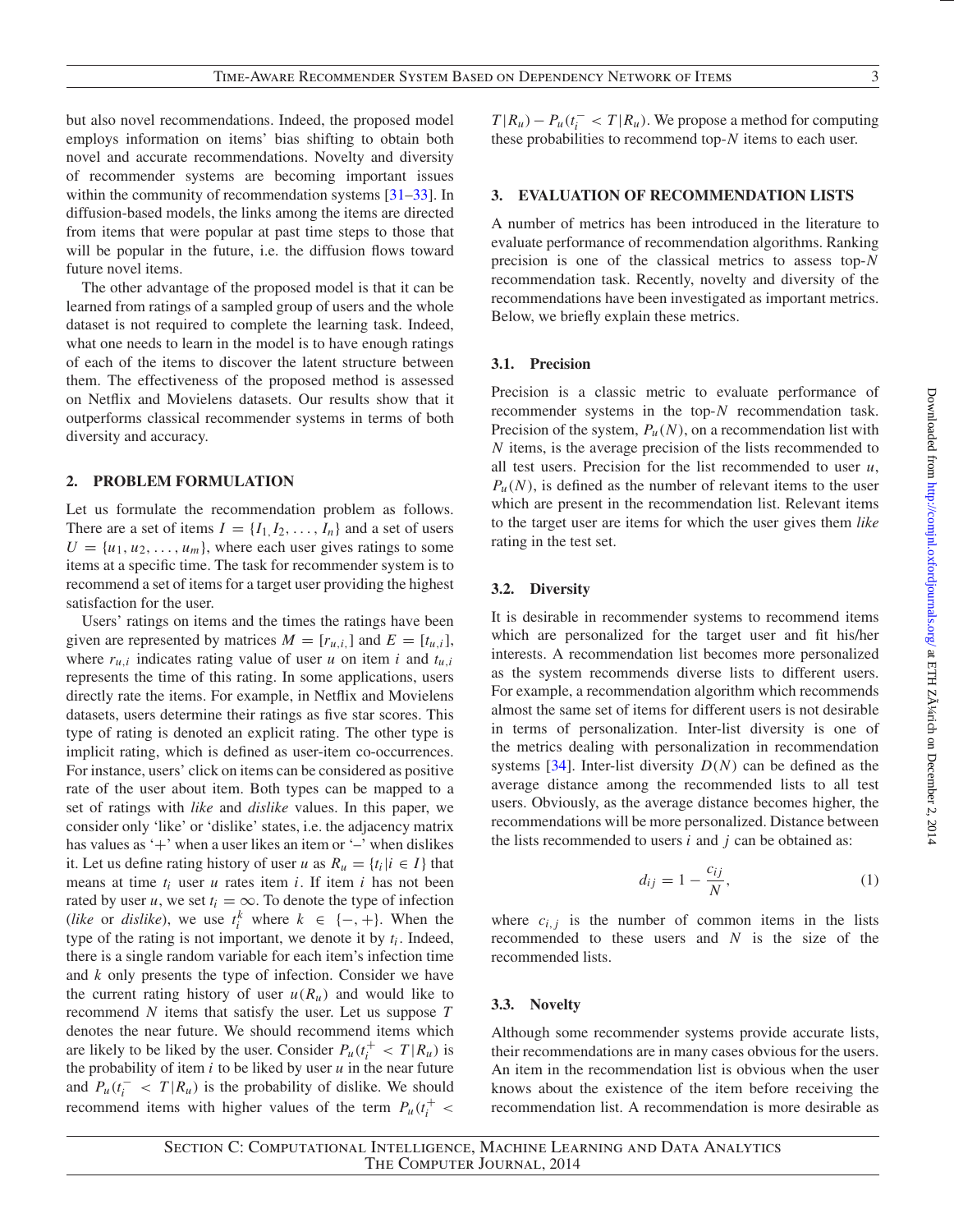the list is more informative and non-obvious for the users. Novelty of the recommendation list is a way to consider this issue. Some metrics have also been introduced to evaluate novel recommendations [\[31\]](#page-11-13). In this paper, we consider self-information-based novelty to measure novelty of items. According to this measure, users are more likely to know about items which are popular [\[34](#page-11-15)]. Self-information-based novelty for a list of recommendations to the user *u*, *Novelty<sub>u</sub>*(*N*), can be obtained as:

$$
Novelty_u(N) = -\sum_{i=1}^{N} \log_2\left(\frac{|U|}{Rel_i}\right),\tag{2}
$$

where  $|U|$  is the number of users in the training set and *Reli* represents the number of users who have given rates to item *i*. Novelty of an algorithm is the average novelty of the recommendations to all test users.

#### **4. PROPOSED CASCADE-BASED MODEL**

In this section, we introduce the proposed recommender system that is based on information cascade models. To compare the performance of the proposed method with some classical recommender systems, we consider memory-based CF and Markov-based model, which have found widespread applications in both academia and industry.

#### **4.1. Memory-based CF**

Memory-based CF methods are one of the most popular recommender systems which have been employed in many applications. These methods are in two types: user-based and item-based. In this work, we consider user-based CF that is based on extracting similarities between the users [\[35](#page-11-16)]. As the users' similarity scores are extracted based on their previous rating pattern, the algorithm recommends items to the target user based on the rating pattern of its top-*K* most similar users. Different statistical methods have been introduced to calculate similarities between the users [\[36,](#page-11-17) [37\]](#page-11-18). Two popular methods are Cosine similarity and Pearson correlation. Each of the models has been introduced to deal with different situations (e.g. sparsity problem or cold start problem), and none of them is a golden measure for all cases. We use Pearson correlation in this work. Pearson correlation similarity between users *i* and *j* is defined as

$$
S_p(i, j) = \frac{\sum_{h=1}^{n} (R_{i,h} - \overline{R_i})(R_{j,h} - \overline{R_j})}{\sqrt{\sum_{h=1}^{n} (R_{i,h} - \overline{R_i})^2} \sqrt{\sum_{h=1}^{n} (R_{j,h} - \overline{R_j})^2}},
$$
(3)

where  $\overline{R_i}$  is average of the ratings given by user *i* and  $R_{i,h}$ represents the rating given by user *i* to item *h*. *n* is number of items that have received ratings from both users *i* and *j*.

## **4.2. Markov-based recommender**

Methods based on Markov chain model the recommendation task as a Markov process [\[10](#page-10-8)]. Users purchase items in a sequential manner, and thus, each new item purchased by a user can be considered as transition from one state to another state in a modeled state space. To model the recommendation problem as a Markov process, state space and the transition function between the states should be first defined. In a Markov-based system, state of a user is defined based on *k* previous items purchased by the user. Here, we define  $State_u$  =  $\langle I_k, I_{k-1}, \ldots, I_1 \rangle$  as last-*k* purchased items by user *u* in a sequential manner. As state space is defined, transition function can be estimated based on training data. Generally, in a Markov model, transition function describes the probability of transition from one state to another one. In the Markov-based recommender system, this value represent the probability that a user who has visited items  $I_k$ ,  $I_{k-1}$ , ...,  $I_1$ , will purchase item  $I_{k+1}$  in the next step. Based on the maximum-likelihood estimation and using training data, transition function between the states can be estimated as:

$$
PT(, )
$$
  
= 
$$
\frac{Count()}{Count()}
$$
 (4)

where  $Count(\langle I_k, I_{k-1}, \ldots, I_1 \rangle)$  represents the number of users in the training set that have sequentially purchased the items  $I_k$ ,  $I_{k-1}$ , ...,  $I_1$ . To do the recommendation, first state of the user is defined based on the previous ratings of the target user, and then, items are recommended to a target user considering the users to whom the target items have higher probability of transition.

#### **4.3. Diffusion model for rating**

The proposed method is similar to information diffusion in social networks and is indeed a diffusion-based model. The users' ratings diffuse through the hidden structure between the items and the history of the rating values is modeled as a probabilistic model. To estimate the parameters of the model, and thus to provide the recommendation lists, maximumlikelihood framework is used. We first prove that the likelihood function is a convex function under some mild assumption, and then use convex optimization package for estimating parameters of our model.

Let us describe the assumption made in the cascade model using a simple example. Consider that there is a hidden relationship between two items, e.g. two movies have the same directors, actors or story. When a user selects one of these movies, it is likely that this selection leads to selecting the other one as well. The user may dislike the next selection, although he/she has liked the first one. Thus, the hidden structure should be able to model both likes and dislikes. In other words, based on the proposed model, when a user rates item *i* in type *k*, it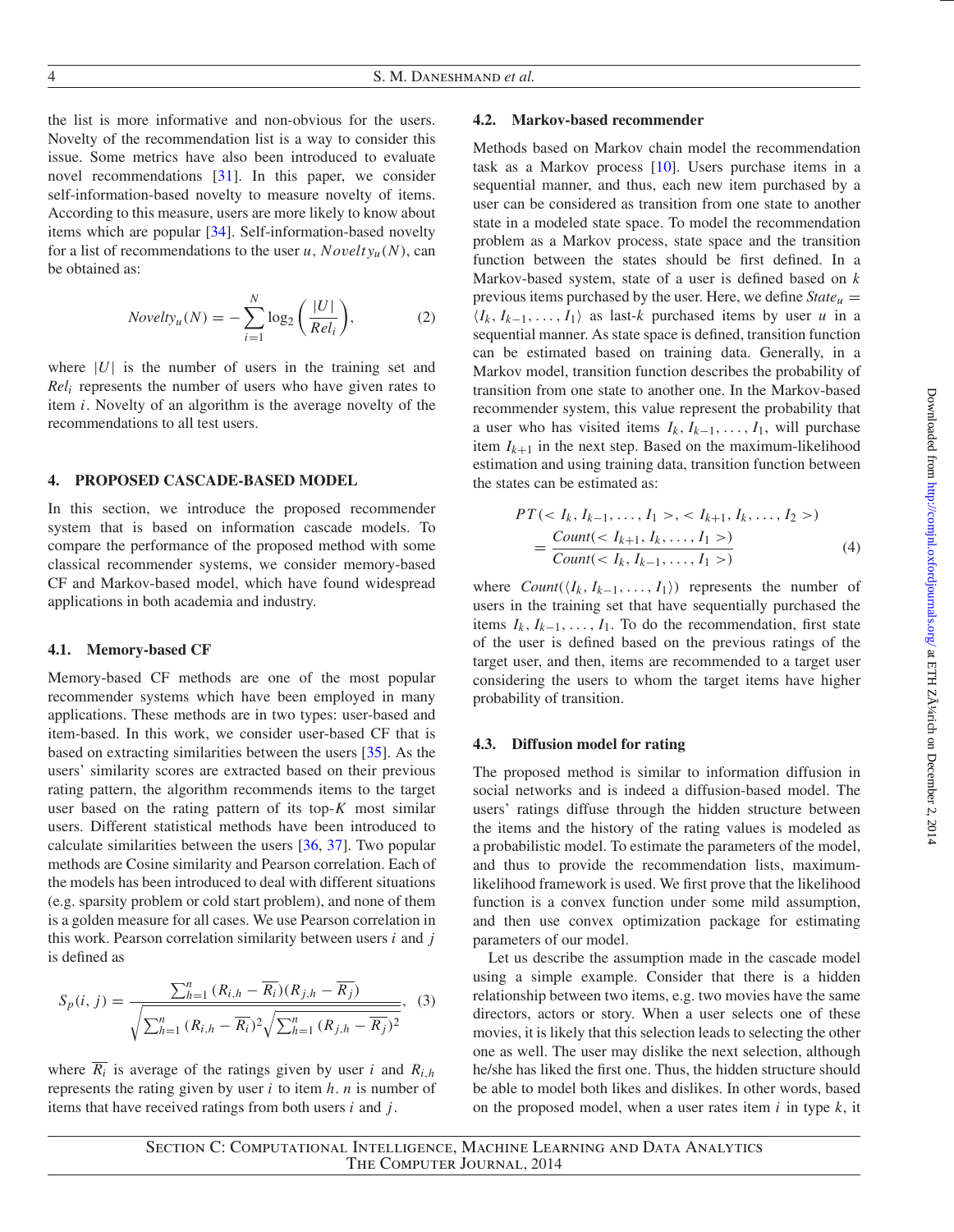is expected that this rate can lead the same user to rate item *j* in type *m*, and this is dependent on the hidden similarity rate from *i* to *j*. The model indeed explores novel and new items from the past history of the user's rating. Furthermore, a user often rates an item at most once, which justifies the choice of progressive independent cascade model.

We consider a network structure among the items on which each user creates two types of opposite cascades (i.e. *Like* and *Dislike*). Let us consider rating time of item *i* in type *k* as  $t_i^k$  and that of item *j* in type *m* as  $t_j^m$ . Let us also consider  $t_j^m - t_i^k$  as a random variable with a probability density function which is called rating probability density function (RPDF) that is denoted by  $f(t_j^m | t_i^k; a_{ij}^{km})$ . Since time is a continuous random variable, RPDF represents probability of rating transmission from *i* to *j* in the interval  $[t_j^m, t_j^m + dt]$ , when dt tends to zero. To model  $t_j^m - t_i^k$ , we use statistical methods for life time data [\[38,](#page-11-19) [39\]](#page-11-20). Life time models (or survival models) analyze time of occurrence of some events. Let us consider RPDF depends on parameter  $a_{ij}^{km}$  that is denoted as transmission rate [\[28\]](#page-11-11). Indeed, transmission rate represents the weight of link from item *i* to item *j* in the hidden structure. High value of the transmission rate between  $i$  and  $j$  makes the rating to item *i* be more likely to be transmitted to the rating to item *j* in near future. RPDF can be represented as  $f(t_j^m | t_i^k; a_{ij}^{km})$ and the rating cumulative distribution function (RCDF) as  $F(t_j^m | t_i^k; a_{ij}^{km})$ .

## Definition 1. *Pair-wise rating survival probability function.*

Consider item *i* has been rated in type *k* in time  $t_i^k$ . Following item *i* being rated, the probability of item *j* being rated in type *m* is not high, unless the time  $t_j^m$  is a survival probability function  $[28, 38]$  $[28, 38]$  $[28, 38]$ . This function  $(S)$  can be computed using RCDF as follows:

$$
S\left(t_j^m|t_i^k; a_{ij}^{km}\right) = 1 - F\left(t_j^m|t_i^k; a_{ij}^{km}\right). \tag{5}
$$

DEFINITION 2. *Pair-wise rating hazard probability function.* 

Ratio of the probability of being rated in  $t_j^m$  which is caused by that of in  $t_i^k$ , to the probability of survival until  $t_j^m$  is defined as the hazard function  $(H)$  [\[28](#page-11-11), [38](#page-11-19)]:

$$
H\left(t_j^m | t_i^k; a_{ij}^{km}\right) = \frac{f\left(t_j^m | t_i^k; a_{ij}^{km}\right)}{S\left(t_j^m | t_i^k; a_{ij}^{km}\right)}.
$$
 (6)

*4.3.1. Learning pair-wise rating parameters*

Consider  $A = \{a_{ij}^{km} | \forall i, j \in U, \forall k, m \in \{-, +\}\}\$ as the set of all transmission rates, which should be estimated for recommendation. This is carried out using training set  $R =$  ${R_u | u \in U}$  where  $R_u$  is rating history of user *u*. The likelihood estimation problem is as follows:

$$
A_{\rm ML} = \arg \max_{A} \{ \ell(R; A) \}, \text{ subject to } a_{ij}^{km} \ge 0 \qquad (7)
$$

where  $\ell(R; A)$  is the likelihood of rating histories with respect to *A*. This is indeed equivalent to the following minimization problem:

$$
A_{\rm ML} = \arg\min_{A} \{-\log \ell(R; A)\}, \text{ subject to } a_{ij}^{km} \ge 0 \quad (8)
$$

Assuming all elements of  $R_u$  are conditionally independent given the set of parameters *A*, this means that similarities between the users are due only to the hidden network structure. As a simple example, let us consider two users who are friends and not independent; thus, they may have similar rating history. In the cascade mode, we assume that when two users have similar rating history in past times, it is likely that they rate items similarly in future times. In other words, if one knows the past rating histories and also the network structure between the items, the dependency between these two friends can be skipped. One can rewrite the likelihood function as

<span id="page-4-1"></span>
$$
\log \ell(R; A) = \sum_{u} \log P(R_u; A). \tag{9}
$$

#### *4.3.2. Computing likelihood function*

Items that have been rated before  $t_i^k$  can lead item *j* to receive rating of type *m* at time  $t_j^m \neq \infty$ . Since each item can only be rated by a user only once, if item *i* leads to item *j* being rated, the items that have been rated before *j* should not cause *j* receive rating until  $t_j^m$ . Furthermore, item *j* should not be rated in the opposite type ∼*m* until  $t_j^m$  (∼ is NOT operator, i.e. if *m* is −, then ∼*m* will be + and vice versa).  $P_u(t_j^m | \forall t_i^k < t_j^m$ ; *A*) represents the probability of rating to item *j* having time of preceding ratings for user *u*, which can be obtained through the survival probability function as:

$$
P_u\left(t_j^m|\forall t_i^k < t_j^m; A\right) = \sum_i \left\{ f\left(t_j^m|t_i^k; a_{ij}^{km}\right) \times \prod_{t_n < t_j, n \neq i} S\left(t_j^m|t_n^k; a_{nj}^{km}\right) \prod_{t_n < t_j} S\left(t_j^{\n
$$
(10)
$$
$$

Using the hazard trick [\[28](#page-11-11)] we can rewrite the above probability as:

<span id="page-4-0"></span>
$$
P_u\left(t_j^m|\forall t_i^k < t_j^m; A\right) = \prod_{m \in \{+, -\} } \prod_{t_n < t_j} S\left(t_j^m|t_n^k; a_{nj}^{km}\right) \times \sum_i H\left(t_j^m|t_i^k; a_{ij}^{km}\right). \tag{11}
$$

Item *j* that is not being rated during rating history of user *u* (i.e.  $t_j = \infty$ ) should survive from the other items for which  $t_i^k$  <  $\infty$ . Let us consider the maximum duration of rating histories as w. In fact, we do not know the exact time of rating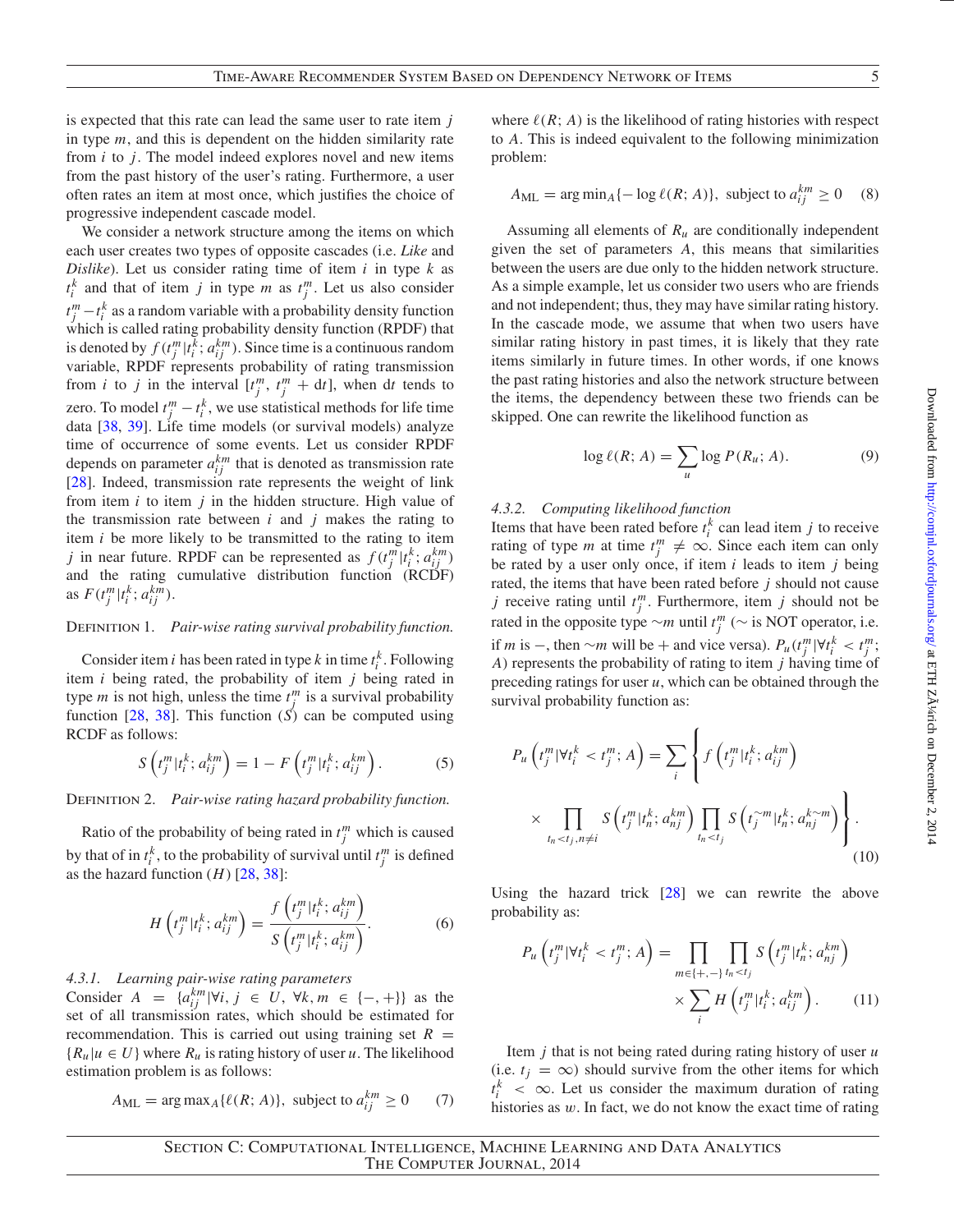of these items, i.e. we have some censored data [\[39](#page-11-20)]. However, we know that these items have not been rated until  $w$ . Thus, we should compute conditional probability of surviving until  $w$ , as

<span id="page-5-0"></span>
$$
P_u(t_j > w | \forall t_i^k < t_j^m; A) = \prod_{m \in \{+, -\}} \prod_{i_i < t_j} S(w | t_i^k; a_{ij}^{km}). \tag{12}
$$

For computing the probability of a rating history, we should compute joint probability of time of infections in the rating history. We can use the chain rule [\[40\]](#page-11-21) for decomposing of this distribution to conditional distributions, as

$$
P(R_u; A) = \prod_{t_j > \infty} P_u(t_j > w | \forall t_i^k < t_j^m; A)
$$
\n
$$
\times \prod_{t_j < \infty} P_u(t_j^m | \forall t_i^k < t_j^m; A). \tag{13}
$$

Replacing  $(11)$  and  $(12)$  in  $(13)$ , one obtains

$$
P(R_{u}; A) = \prod_{t_{j} > \infty} \prod_{m \in \{+, -\} } \prod_{t_{i} < t_{j}} S(w | t_{i}^{k}; a_{ij}^{km}) \times \prod_{t_{j} < \infty} \prod_{m \in \{+, -\} } \prod_{t_{i} < t_{j}} \times S(t_{j}^{m} | t_{i}^{k}; a_{ij}^{km}) \times \prod_{t_{j} < \infty} \left\{ \sum_{t_{i} < t_{j}} H(t_{j}^{m} | t_{i}^{k}; a_{ij}^{km}) \right\}.
$$
\n
$$
(14)
$$

Now, using log function properties and equations [\(14\)](#page-5-2) and [\(9\)](#page-4-1), we can rewrite the likelihood function using three functions that each is a combination of hazard and survival functions. More precisely,

$$
\log \ell(R; A) = \sum_{u} \log P(R_{u}; A)
$$
  
\n
$$
= \sum_{u} \varphi_{1}(R_{u}; A) + \varphi_{2}(R_{u}; A) + \varphi_{3}(R_{u}; A)
$$
  
\n
$$
\varphi_{1}(R_{u}; A) = \sum_{t_{j} < \infty} \log \left( \sum_{t_{i} < t_{j}} H(t_{j}^{m}|t_{i}^{k}; a_{ij}^{km}) \right)
$$
  
\n
$$
\varphi_{2}(R_{u}; A) = \sum_{t_{j} < \infty} \sum_{t_{i} < t_{j}} \sum_{m \in \{+, -\}} \log S(t_{j}^{m}|t_{i}^{k}; a_{ij}^{km})
$$
  
\n
$$
\varphi_{3}(R_{u}; A) = \sum_{t_{j} > \infty} \sum_{t_{i} < t_{j}} \sum_{m \in \{+, -\}} \log S(w|t_{i}^{k}; a_{ij}^{km})
$$
\n(15)

In this section, we prove that if RPDF meets some conditions, the likelihood function will be a concave function and the likelihood estimation will be a convex optimization problem. To prove the concavity of the log of the likelihood function, we use the following lemmas.

LEMMA 1. *If*  $f_1$  *and*  $f_2$  *are concave functions, then*  $f_1 + f_2$ *will be a concave function* [\[41](#page-11-22)]*.*

Lemma 2. *If h is concave and nondecreasing and g is also concave, then*  $h(g(x))$  *will be concave* [\[41\]](#page-11-22)*.* 

Now, we use these two lemmas for proving the following lemma.

Lemma 3. *If the survival probability function is log concave and the hazard function is concave, then the log of the likelihood function will be concave function.*

*Proof.*

- $\sum H(t_i^m | t_j^k; a_{ij}^{km})$  is a concave function, since the hazard functions are concave and based on Lemma 1, sum of concave function is concave.
- <span id="page-5-1"></span>• The sum of the hazard functions is concave and the log function is a concave non-decreasing function. Thus, based on Lemma 2,  $\varphi_1(R_u; A)$  is a concave function.
- The sum of the survival functions is concave based on Lemma 2. Thus,  $\varphi_2(R_u; A)$  and  $\varphi_3(R_u; A)$  are concave functions.
- The sum of concave function  $\varphi_1$ ,  $\varphi_2$  and  $\varphi_3$  will be a concave function. Thus, the likelihood function will be a log concave function.  $\Box$

## <span id="page-5-2"></span>*4.3.3. Estimation method*

To estimate the transmission rates, we use the RPDF whose survival function is log concave and hazard function is concave. Gomez Rodriguez *et al.* [\[28\]](#page-11-11) introduced some probability distributions with these properties. We use exponential probability distribution, since some experiments in real-world social networks showed that pair-wise probability distribution function is exponential [\[30\]](#page-11-12). Using exponential RPDF, the maximum-likelihood estimation will be a convex optimization problem (based on Lemma 3). For solving this problem, we use MATLAB CVX package that is a powerful tool for solving convex optimization problems [\[42,](#page-11-23) [43\]](#page-11-24). Also, we speed up the optimization process by a distributed optimization method and setting the infeasible rates to zeros [\[28\]](#page-11-11).

#### *4.3.4. Recommending based on users' rating history*

As mentioned, we recommend top items with respect to  $P_u(t_i^+ < T | R_u) - P_u(t_i^- < T | R_u)$  that is equal to  $F_u(t_i^+ = T | R_u)$  $T | R_u$ ) −  $F_u(t_i^- = T | R_u)$ . We can compute this probability using the following equation:

$$
F_u(t_i^m = T | R_u; A) = 1 - S_u(t_i^m = T | R_u; A)
$$
  
= 1 - 
$$
\prod_{t_j < t_i} S_u(t_i^m = T | t_j^k; A). \tag{16}
$$

In fact, we sort the items according to difference of conditional probability in high rate and conditional probability in low rate in the future time *T* .

Section C: Computational Intelligence, Machine Learning and Data Analytics The Computer Journal, 2014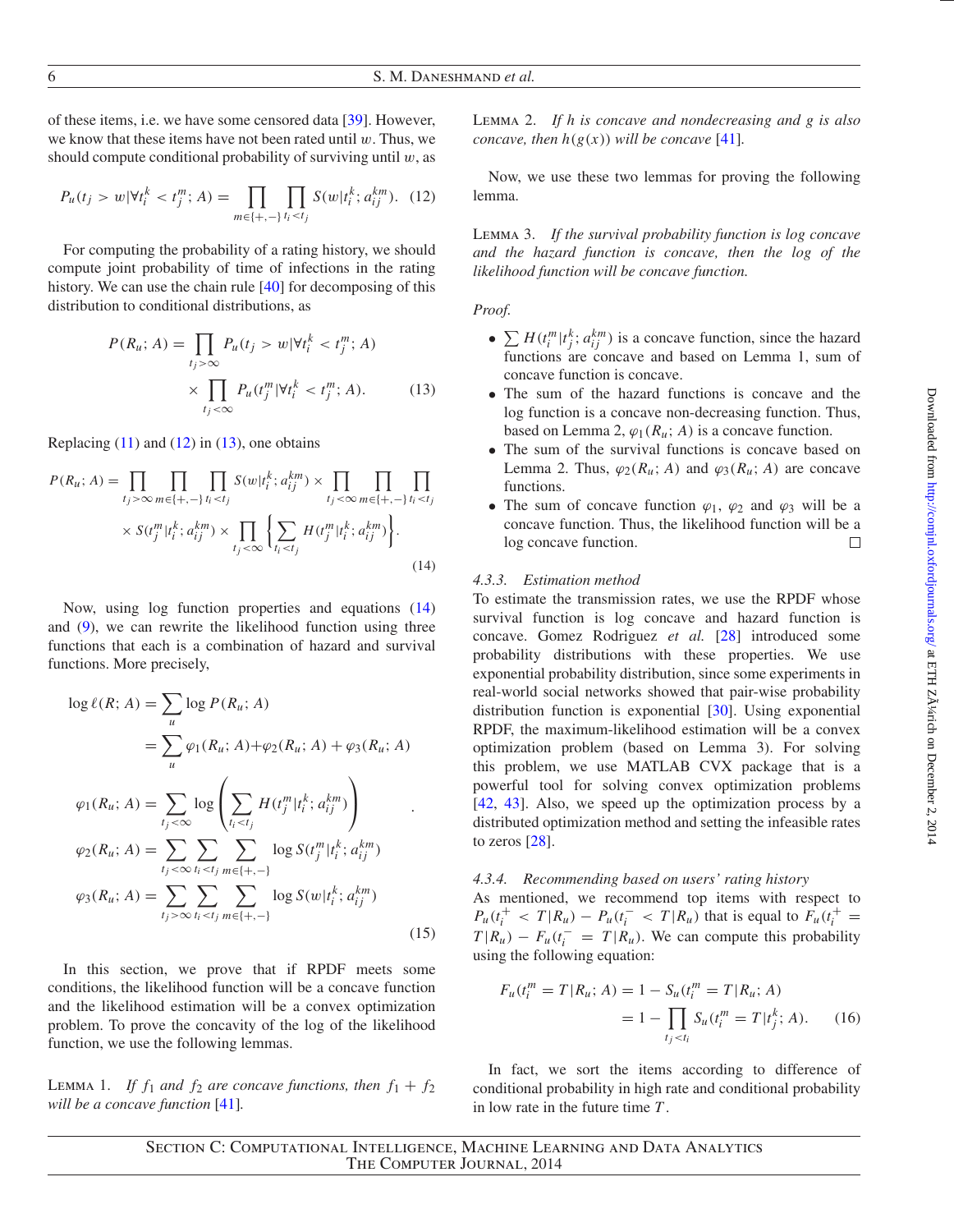## *4.3.5. Structural analysis of the cascade model*

The proposed model is based on extraction of cascade network among items that is based on the time difference between the ratings. Intuitively, we can state that in the proposed model, the cascade dependency from items  $i$  to  $j$  is intensified as a larger number of users in the training dataset rate item *j* after item *i* within a short-time interval. As the cascade dependency network among items is extracted, in the recommendation phase, the algorithm recommends items receiving higher cascades from those previously rated by the target user. This might result in a bias to recommend items showing increasing trend in their popularity, leading to obtain high precision. Items with growing popularity trend are likely to be purchased by the users in near future. The proposed method intelligently filters out the items that were popular in the past times and are losing their popularity. This helps to improve the novelty of the recommendations. Let us consider two items *i* and *j* with  $a_{ij}$ <sup>+</sup> and  $a_{ji}$ <sup>+</sup> as transmission rates between them. If item  $i$  was more popular than item  $j$  in the past time steps, then  $a_{ij}^+ > a_{ji}^+$ . The proposed diffusion model intrinsically selects the items which are likely to be popular in the future, resulting in high novelty of the recommendation lists.

Another issue about the model is its ability to extract the dependency network from ratings of a limited number of users. Once the model has learned the network structure among the items using histories collected from a small subset of users, it can be applied for recommendation to a large set of users. Indeed, the model only requires having enough ratings for each item. Therefore, it is a scalable algorithm for applications with a huge number of users.

As mentioned, we used exponential RPDF in our analysis in which recent users' interests have more intense influence on current users' desires. Nonetheless, temporal effects can be adjusted by choosing different RPDF, as long as the concavity conditions hold, i.e. log-concavity of survival probability function and concave hazard function. Functions such as Rayleigh and Power-law distribution, which satisfy the concavity conditions, can be used for such a purpose [\[28\]](#page-11-11). The kernelized cascade model [\[44\]](#page-11-25) provides a method to estimate RPDF in lieu of the parametric model used in our formulation.

# *4.3.6. Hybrid cascade method*

In this section, we discuss how to combine contextual information with collaborating filtering in the proposed model. Consider for each item *i* we have a set of features (or labels)  $f_i = \{f_i^1, f_i^2, \dots, f_i^k\}$ , which are characteristics of the item. The goal is using these features in improving the recommendation. Since our method recommends based on a similarity network inferred by cascade of ratings, the contextual information should be included in the process of inferring the dependency network structure. To this end, feature-enhanced probabilistic model [\[45\]](#page-11-26) can be utilized. According to this model, conditional probability of infection is

$$
f(t_j^m | t_i^k; a_{ij}^{km}, f_i, f_j) = \gamma a_{ij}^{km} \exp(-d(f_i, f_j))
$$
  
 
$$
\times \exp(-a_{ij}^{km}(t_j^m - t_i^k)) I(t_j^m > t_i^k).
$$
 (17)

This means that the probability of transferring user from *i* to  $j$  depends on the similarity of two feature vectors  $f_i$  and  $f_i(d(f_i, f_j))$  is a similarity measure, e.g. cosine similarity) in addition to the transmission rate and time. Based on the above formulation, the inference method considers similarity between features of items in addition to the time of ratings. The main assumption of the hybrid method is that a user follows items which have more similar features as well as larger value of transmission rate. It can be easily shown that the new probability distribution function also leads to a convex optimization problem [\[45\]](#page-11-26), and thus, the proposed cascadebased model can be simply used in hybrid recommendations.

# **5. RESULTS**

### **5.1. Datasets**

The performance of the proposed recommendation method is evaluated on two real datasets: Netflix and Movielens. These two datasets have been frequently used as benchmarks in recommendation systems. Both datasets contain explicit ratings of the users in a range 1–5 on a set of movies. They also contain time stamps of the ratings which make them appropriate to be used as benchmark in time-aware recommender systems. As we discussed, the proposed method, in its current form, has restrictions in the number of items that it can manage, which is mainly due to the limitations of the CVX toolbox used to solve the convex optimization problem. Therefore, we randomly sample the original Netflix and Movielens datasets. Basic statistics of the sampled datasets have been summarized in Table [1.](#page-6-0)

## **5.2. Test methodology**

In general, there are two methods for evaluating recommender systems: online evaluation and offline evaluation. In online evaluation, recommendation algorithms are implemented on a real-world application and according to feedback generated by the users, the quality of recommendations is assessed.

<span id="page-6-0"></span>**TABLE 1.** Statistics of datasets.

|                 | Movielens | Netflix    |
|-----------------|-----------|------------|
| Number of users | 6009      | 17 000     |
| Number of items | 1000      | 1000       |
| Number of edges | 1 210 802 | 1 183 0 14 |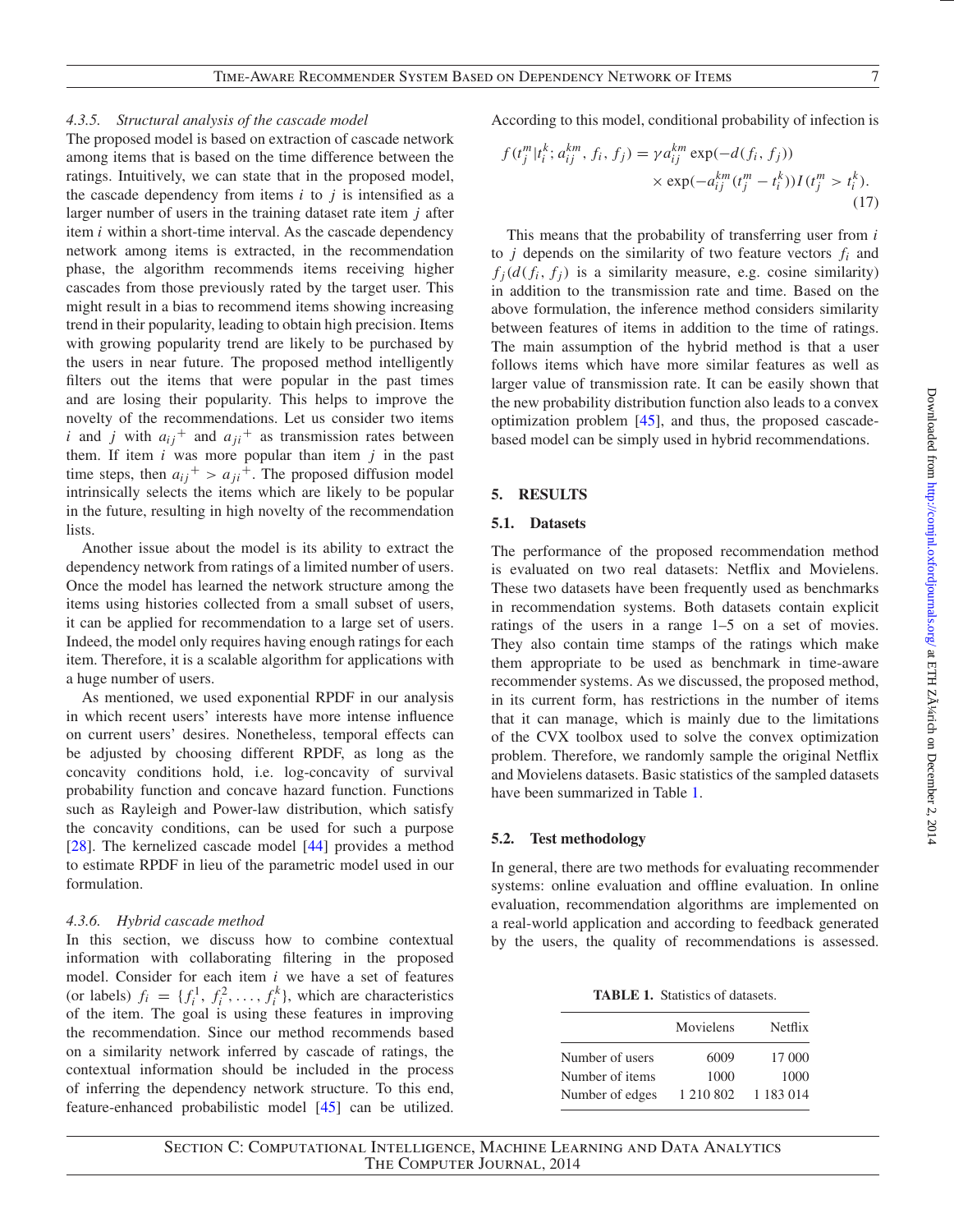However, this type of evaluation is often costly and cannot be implemented in many cases. In this work, we performed the evaluation based on an offline method in a top-*N* recommendation task. Although there are some drawbacks for this method, it could be used as an alternative for online evaluation and has found widespread application in evaluating recommender systems [\[46](#page-11-27)[–48](#page-11-28)]. Indeed, the offline method tries to simulate the online evaluation. In the offline evaluation, the original dataset is split to the test and the training sets. To this end, we first sorted the ratings regarding to their time stamps, and then determined a particular day as the test day. Ratings with time stamps before the determined day were considered as training set and those after that day as test set. For both datasets, we determine the reference day in a way to have 80% of ratings in the training set and 20% in the test set. The training set is used to learn the parameters of the model, which is then tested on test set.

Once the model is trained, we provide a recommendation list of five items for users in the test set. To be in the test set, the users should have at least one rating in the training set and five ratings in the test set (i.e. due to top-5 recommendation). To evaluate the recommendations for each user in the test set, the recommended items are compared against the user's real ratings. Since our model is based on two-level rating (i.e. like or dislike), we use a threshold value to decide whether or not the user likes the item. In this work, we use the threshold of 2 meaning that if a user gives a rating of  $>2$  to an item, it likes the item; otherwise, it dislikes. This form of offline evaluation has been frequently used in previous works [\[16](#page-10-14)]. Evidently, the performance changes by varying the threshold, the higher the threshold, the lower the precision of the recommendations. However, this is the case for all algorithms.

#### **5.3. Experimental results and discussion**

In this section, we first investigate generalizability of the learned model as a function of the number of users in the training set. In the second experiment, we evaluate the performance of three recommendation algorithms, based on three metrics introduced in the previous section.

## *5.3.1. Convergence of the model as a function of the number of users*

The proposed recommender system is a model-based method. In such methods, first a model is trained based on users' ratings in the training set, and then, it is used to provide the recommendations for each user. One of the main characteristics of the cascade-based model is that the trained model can be used for users who do not have any rating in training data. This is an important feature since one of the main disadvantages of many model-based methods is their need to have all users in the training set, which makes the computations be expensive. The proposed cascade-based model solves the problem by learning the model from a sampled group of users. This



<span id="page-7-0"></span>**FIGURE 1.** Precision of recommendations as a function of the number of users in the training set (*P*(5)) in Movielens dataset.



<span id="page-7-1"></span>**FIGURE 2.** Precision of recommendations as a function of the number of users in the training set (*P*(5)) in Netflix dataset.

can significantly reduce the computational complexity of the method as compared with other model-based techniques.

In the first experiment, we generate the training and the test sets in which users in the training data are completely different from those in the test set. We select ratings of a set of 10 000 and 2500 users, respectively, for Netflix and Movielens datasets as the test sets. Also, we train the model using the training data with different number of users for both datasets. We increase the number of users from 1000 to 7000 in Netflix and from 500 to 3500 in Movilens datasets, and evaluate the precision of the recommendations. Figures [1](#page-7-0) and [2](#page-7-1) show the precision as a function of the number of users in the training set in Movilens and Netflix datasets, respectively. The results show that in the Netflix dataset as the number of users

Section C: Computational Intelligence, Machine Learning and Data Analytics The Computer Journal, 2014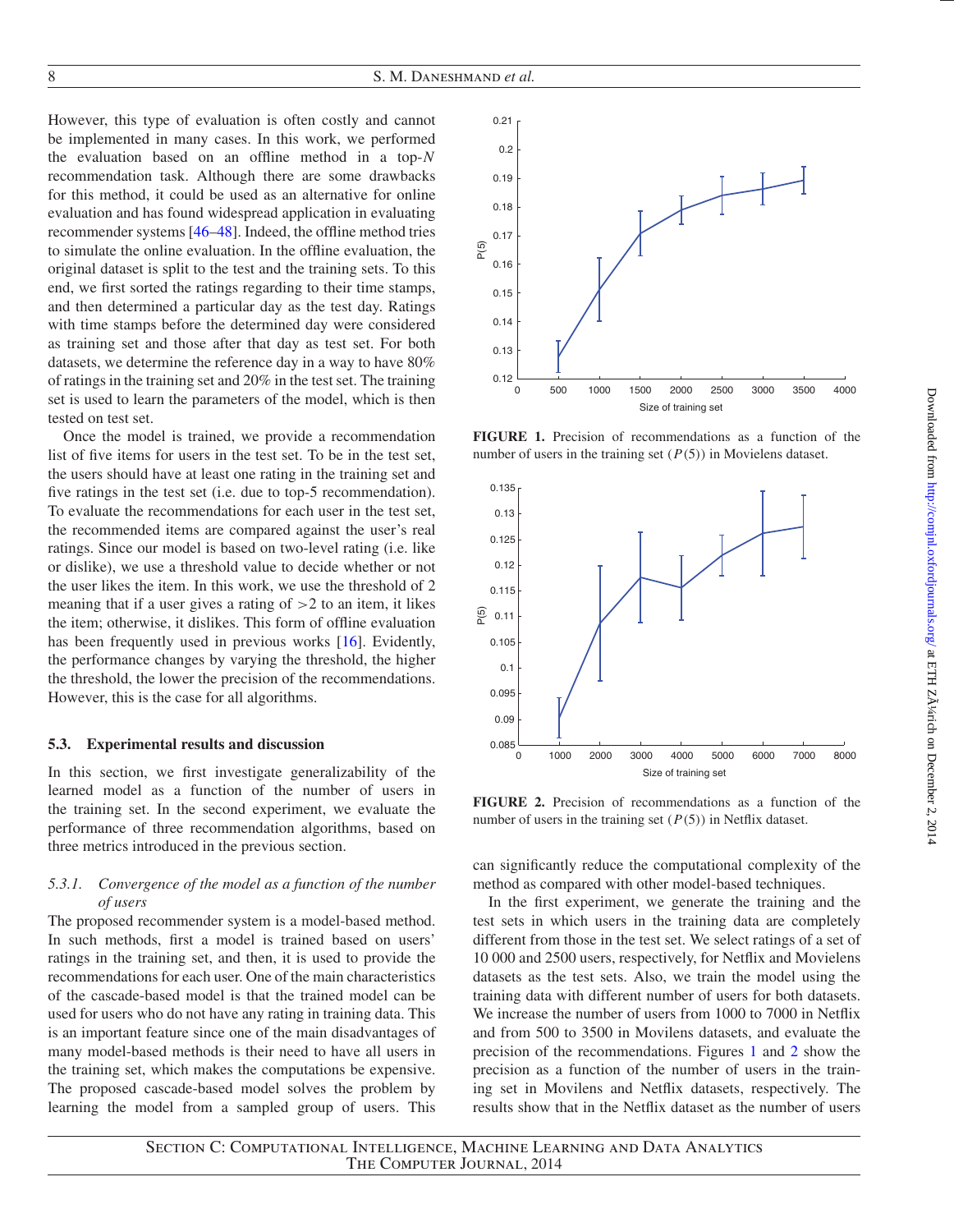

<span id="page-8-0"></span>**FIGURE 3.** Diversity of recommendations as a function of the number of users in the training set (*D*) in Movielens dataset.

increases from 5000, no significant improvement is obtained in the precision of the model. In Movilens dataset, as the number of users increases from 2500, no significant improvement is obtained. Therefore, the proposed model can learn the required parameters from a limited number of users in the training set and has satisfactory generalizability. This is an important feature, since many real-world recommendation systems handle millions of users and a model-based method using all (or many) of these users in not practical. Figures [3](#page-8-0) and [4](#page-8-1) represent novelty and Figs [5](#page-8-2) and [6](#page-9-0) show diversity as a function of the number of users in the training set. According to these results, as size of the training set increases, the model places the items with higher popularity in its recommendations, and thus, the similarity of the lists recommended to different user increases. When the model is not trained, all items have the same chance to appear in recommendation lists; however, it is not desirable to give the same chance to all items to appear in the list. Some items are attractive for a large group of users, and thus, although giving higher chance to these items lowers novelty and precision, it improves accuracy of recommendations.

#### *5.3.2. Comparing cascade-based model with classical recommender systems*

In this section, we compare performance of the proposed cascade-based model with three classic recommendation algorithms: user-based CF, popularity-based recommender systems and Markov-based model. As in the previous section, to compare these three algorithms, we use a set of 10 000 and 2500 users from the original Netflix and Movielens datasets, respectively.

In the user-based CF, To find the top-5 items for each user, 50 of its nearest neighbor users (based on the similarity measure obtained for the users) are considered. In the Markov-based



<span id="page-8-1"></span>**FIGURE 4.** Diversity of recommendations as a function of the number of users in the training set (*D*) in Netflix dataset.



<span id="page-8-2"></span>**FIGURE 5.** Novelty of recommendations as a function of the number of users in the training set in Movielens dataset.

model, we considered the size of the chain as 2. The popularitybased method recommends to a user the most popular items that have not yet been rated by the user. Popularity of items can be determined based on the number of ratings on each item. For these recommendation methods, we compare the precision (*P*(N)), the self-information-based novelty (*N*ovelty) and the inter-list diversity (*D*iversity).

Figure [7](#page-9-1) shows the precision of these recommender systems in the two datasets. The cascade-based method results in 0.14 and 0.19 precision in Netflix and Movielens datasets, respectively. This is higher than the precision of both the userbased CF and the Markov-based model. The popularity-based method is known to give a highly accurate recommendation list; and the proposed method could give us a comparative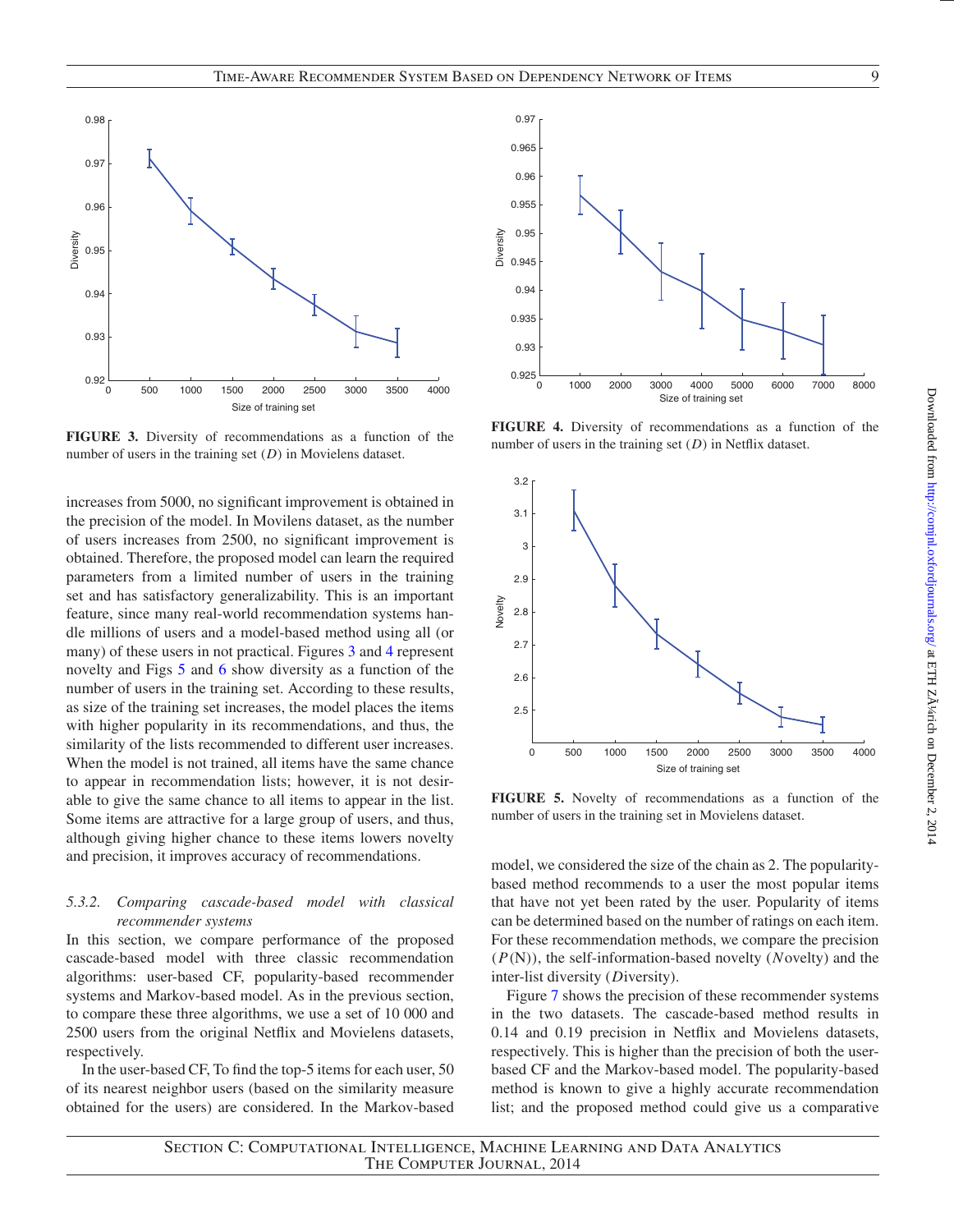

<span id="page-9-0"></span>**FIGURE 6.** Novelty of recommendations as a function of the number of users in the training set in Netflix dataset.



<span id="page-9-1"></span>**FIGURE 7.** Precision (*P*(5)) of four different recommendation algorithms including user-based **CF**, popularity-based, cascade-based and Markov-based methods on Netflix and Movielens datasets.

precision with the popularity-based method (its precision is even a bit better in the Movielens dataset).

We compare the novelty of the recommendation lists as their self-information-based novelty and the results are shown in Fig. [8.](#page-9-2) The Markov-based model results in the best performance in terms of novelty which is followed by cascade-based, user-based CF and popularity-based model. We know that the more the novelty of the recommendation lists, the less expected the target user is to be aware of existence of the recommended items. Although, it is desired to recommend lists with high novelty, but besides precision of the recommendations should be considered. As can be seen in Figs. [7](#page-9-1) and [8,](#page-9-2) Markov-based model has the lowest precision among other algorithms. Indeed having high novelty Markov model suffers from low precision. One may say that random recommendation may have very high novelty but obviously output of the random recommender is not desirable to the users.

Figure [9](#page-9-3) shows personalization of the recommendation algorithms in terms of inter-list diversity. Cascade-based model



<span id="page-9-2"></span>**FIGURE 8.** Self-information-based novelty (*N*ovelty) of four different recommendation algorithms including user-based **CF**, popularity-based, cascade-based and Markov-based methods on Netflix and Movielens datasets.



<span id="page-9-3"></span>**FIGURE 9.** Inter-list diversity (*D*iversity) of four different recommendation algorithms including user-based **CF**, popularity-based, cascade-based and Markov-based methods on Netflix and Movielens datasets.

and Markov model have almost similar results in terms of the diversity. Also as it can be seen that the cascade model outperforms the user based CF and popularity models in terms of the diversity.

In the Movielens dataset, there is ∼0.93 inter-list diversity followed by the user-based CF with 0.84 and the popularitybased with 0.44. The cascade-based model outperforms the user-based CF and the popularity-based model by 0.15 and 0.40 in Netflix dataset.

In sum, considering the results of the Markov-based model, we can state that this model includes items that are less related to the target users. Indeed, providing satisfaction for the users depends on novelty and personalization of lists as well as precision of the recommendations. For example, although popularity-based recommender provides an accurate list, it is not a good strategy, since it does not consider personalization and novelty. The cascade-based model considers both these factors in its recommendations. Thus, compared with the user-based CF and the popularity-based methods, the proposed cascade-based model not only demonstrates accurate recommendations, but also provides novel and personalized lists for each user. Both the popularity-based and the user based CF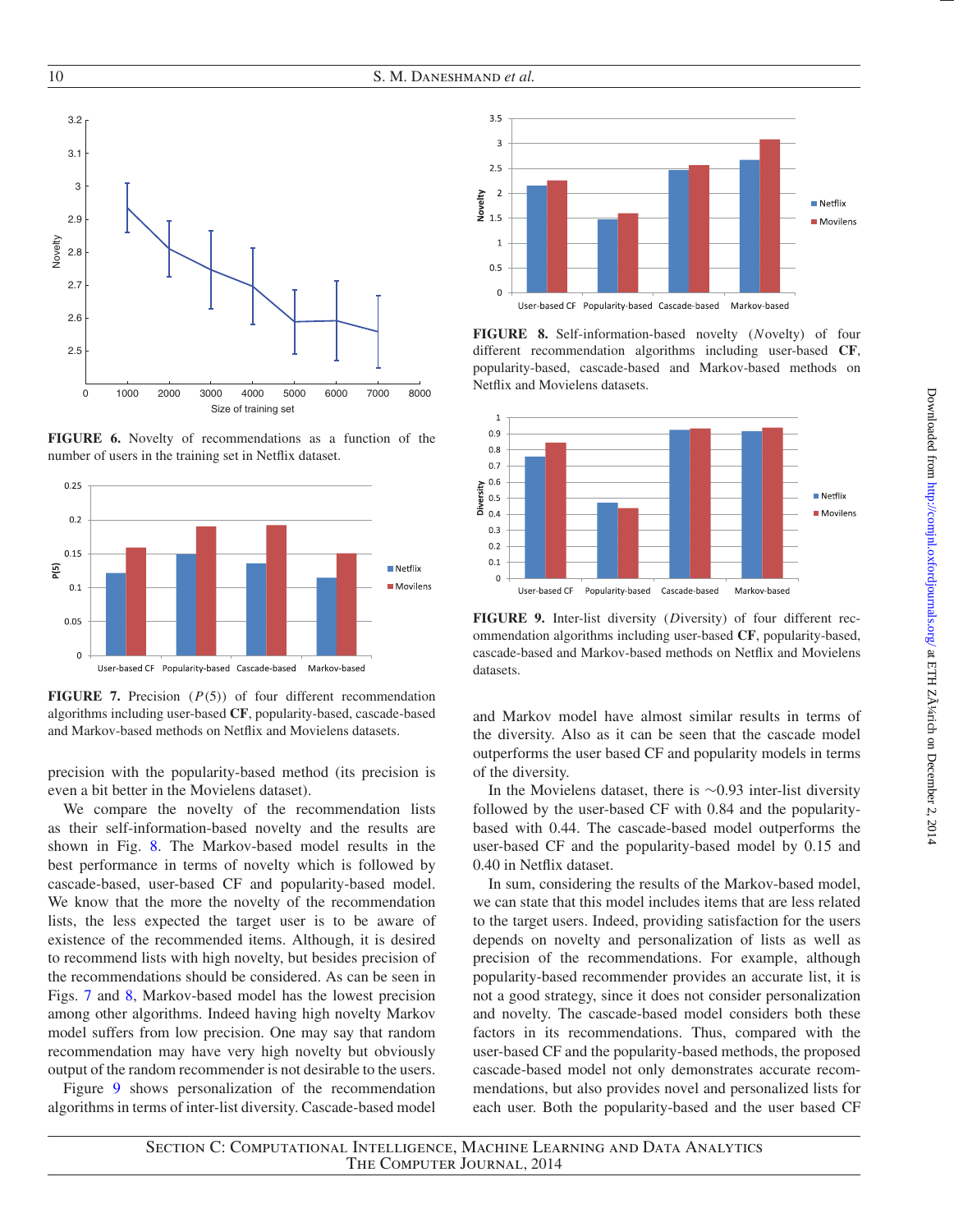are biased toward recommending items with high popularity resulting to rather low novelty values. They consider only a part of item space with high popularity, and thus, suffer from low personalization in their recommendations. Our proposed model tries to overcome these problems. A reason behind higher personalization and novelty of the cascade-based model is that it performs the recommendation based on cascades among items. Let us consider an item with low popularity and a user who has previously rated items with high dependency to this item. In such a case, the cascade-based model is likely to recommend the item to the user, since it is surrounded by those which have been previously rated by the user. Thus, the model gives a chance to items with low popularity to be included in recommendation lists. It has been shown that there is a dilemma between accuracy and personalization in recommendation systems [\[47](#page-11-29), [49](#page-11-30)] and they do not go in the same direction. Often, when precision improves, the novelty worsens and vice versa. Having a method resulting in better precision and novelty than the user-based CF would be valuable and our proposed model-based algorithm could be such a method.

# **6. CONCLUSION**

Recommender systems have application in many systems such as online social networks, movie store, music distributions and book stores. In previous works, precision of recommendation lists was the most important issue addressed in designing the algorithms. However, it has been recently shown that personalization and novelty are also important metrics influencing satisfaction of users. Diversity and novelty of recommendations has recently attracted much attention and become a challenging issue in this field. In this work, we propose a novel time-aware model-based recommendation algorithm. The model is built based on extraction of dependencies among items. Considering the sequential manner of users' rating on items, we model these sequences as cascades among the items. We assume that there is a hidden network structure among items and proper cascade models are used to infer this structure. We prove that under some mild conditions, the maximum-likelihood estimation problem is a convex optimization problem, and thus, can be easily solved. Our main contribution in this work is to link two domains of social networks analysis and mining: diffusion on networks and recommender systems. The cascade-based structure of the model allows including novel and personalized items in the recommendation lists besides having high accuracy. Our results show that, as compared with the user-based CF (a classic recommender system used in many application), the proposed cascade-based model provides recommendations with not only higher accuracy, but also higher novelty and diversity. Also, novelty and diversity of the proposed method are much higher than the popularity-based method, while their accuracy was comparable.

# **FUNDING**

This research was supported by Australian Research Council through project No DE140100620.

# **REFERENCES**

- <span id="page-10-0"></span>[1] Adomavicius, G. and Tuzhilin, A. (2005) Toward the next generation of recommender systems: a survey of the state-of-theart and possible extensions. *IEEE Trans. Audio Electroacoust. Knowl. Data Eng.*, **17**, 734–749.
- <span id="page-10-1"></span>[2] Resnick, P. and Varian, H.R. (1997) Recommender systems. *Commun. ACM*, **40**, 56–58.
- <span id="page-10-2"></span>[3] Ricci, F. and Shapira, B. (2011) *Recommender systems handbook*. Springer.
- <span id="page-10-3"></span>[4] Pazzani, M. and Billsus, D. (2007) *Content-based recommendation systems.* The adaptive web, 325–341.
- <span id="page-10-4"></span>[5] J. Ben Schafer, Jon Herlocker, D.F. and Shilad Sen (2007) *Collaborative filtering recommender systems.* LNCS: Lecture Notes In Computer Science, **4321**, 291–324.
- [6] Cobos, C., Rodriguez, O., Rivera, J., Betancourt, J., Mendoza, M., León, E. and Herrera-Viedma, E. (2013) A hybrid system of pedagogical pattern recommendations based on singular value decomposition and variable data attributes. *Inf. Process. Manage.*, **49**, 607–625.
- <span id="page-10-5"></span>[7] Debattista, J., Scerri, S., Rivera, I. and Handschuh, S. (2012) Ontology-Based Rules for Recommender Systems. *International Workshop on Recommender Systems meet Big Data & Semantic Technologies* (*SeRSy*), pp. 49–60.
- <span id="page-10-6"></span>[8] Bobadilla, J., Ortega, F., Hernando, A. and Gutiérrez, A. (2013) *Recommender systems survey. Knowl.-Based Syst.*, **46**, 109–132.
- <span id="page-10-7"></span>[9] Heckerman, D., Chickering, D.M., Meek, C., Rounthwaite, R. and Kadie, C. (2001) Dependency networks for inference, collaborative filtering, and data visualization. *J. Mach. Learn. Res.*, **1**, 49–75.
- <span id="page-10-8"></span>[10] Shani, G., Brafman, R.I. and Heckerman, D. (2002) An MDP-Based Recommender System. *Proc. 18th Conf. on Uncertainty in Artificial Intelligence*, pp. 453–460. San Francisco: Morgan Kaufmann.
- <span id="page-10-9"></span>[11] Hofmann, T. (2004) Latent semantic models for collaborative filtering. *ACM Trans. Inf. Syst.* (TOIS), **22**, 89–115.
- <span id="page-10-10"></span>[12] Koren, Y., Bell, R. and Volinsky, C. (2009) *Matrix factorization techniques for recommender systems.* Computer, **42**, 30–37.
- <span id="page-10-11"></span>[13] Baltrunas, L. and Ricci, F. (2013) Experimental evaluation of context-dependent collaborative filtering using item splitting. *User Model. User-Adapt. Interact.*, **23**, 1–28.
- <span id="page-10-12"></span>[14] Liu, X. and Aberer, K. (2013) SoCo: A Social Network Aided Context-Aware Recommender System. *Proc. of the 22nd Int. Conf. on World Wide Web*, pp. 781–802. International World Wide Web Conferences Steering Committee.
- <span id="page-10-13"></span>[15] Adomavicius, G. and Tuzhilin, A. (2011) Context-Aware Recommender Systems. In F. Ricci and Shapira, B. (eds), *Recommender Systems Handbook.* Springer.
- <span id="page-10-14"></span>[16] Campos, P.G., Díez, F. and Cantador, I. (2013) Time-aware recommender systems: a comprehensive survey and analysis of